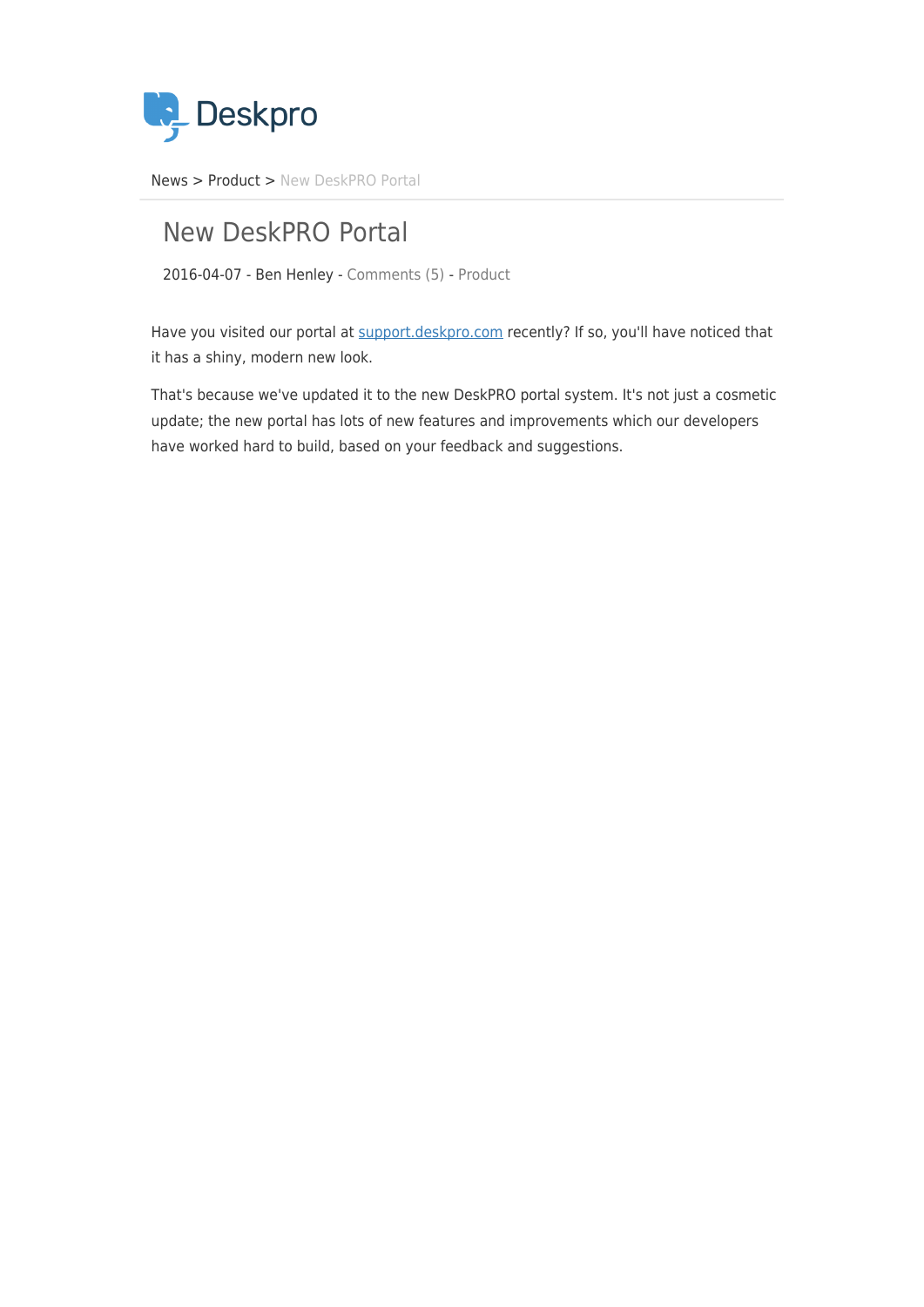|                                                                                                                                                                                                                                                                                                                                                                                                                    |                                                                                                                                                   | <b>AGENT</b>                                                   | <b>ADMIN</b>                  |
|--------------------------------------------------------------------------------------------------------------------------------------------------------------------------------------------------------------------------------------------------------------------------------------------------------------------------------------------------------------------------------------------------------------------|---------------------------------------------------------------------------------------------------------------------------------------------------|----------------------------------------------------------------|-------------------------------|
|                                                                                                                                                                                                                                                                                                                                                                                                                    | Welcome to our new Portal. Learn more about about it here -                                                                                       |                                                                |                               |
| <b>DeskPRO</b>                                                                                                                                                                                                                                                                                                                                                                                                     | WELCOME BACK BEN - YOUR ACCOUNT - TICKETS (1) - CHAT LOGS (7)                                                                                     |                                                                | LOGOUT<br><b>BE ENGLISH -</b> |
| Q. Search                                                                                                                                                                                                                                                                                                                                                                                                          |                                                                                                                                                   | on<br><b>SEARCH</b>                                            | <b>C CONTACT US</b>           |
| Knowledgebase<br>Downloads<br>Read help articles<br>Browse our downloads                                                                                                                                                                                                                                                                                                                                           | Feedback<br>Custom suggestions                                                                                                                    | Contact Us<br>We're here to help                               | ക<br>News.<br>News & updates  |
| You can get in touch with us using our Contact Us page, email us directly on support@deskpro.com or call us on 1-888-<br>DESKPRO or (+44) 020-3582-1980. If you're an existing DeskPRO customer and you have a feature request, please look                                                                                                                                                                        | Welcome to DeskPRO<br>through our Feedback section and vote for it, or submit it if it's not already there.<br>DeskPRO on social media<br>E3<br>闷 |                                                                |                               |
| <b>News</b><br>Lorem ipsum dolor sit amet, consectetur adipiscing elit, sed do eiusmod tempor ea<br>DeskPRO Build #441 Released<br>by Christopher Padfield   = 0 Comments   in Release Announcements<br>25<br>11 We are pleased to announce a new release of the DeskPRO helpdesk platform, build #441. The following is an automatically generated list of changes in this release. FDX show number <sup>11</sup> |                                                                                                                                                   |                                                                |                               |
| DeskPRO Build #440 Released<br><b>MADE:</b><br>by Christopher Padfield 4: 0 Comments in Release Announcements<br>17<br>11 We are pleased to announce a new release of the DeskPRO helpdesk platform, build #440. The following is an automatically generated list of changes in this release:FIX Hidden radio  11                                                                                                  |                                                                                                                                                   |                                                                | View 524 articles »           |
| Knowledgebase                                                                                                                                                                                                                                                                                                                                                                                                      |                                                                                                                                                   |                                                                |                               |
| # Getting Started (13)                                                                                                                                                                                                                                                                                                                                                                                             |                                                                                                                                                   | # Paying for DeskPRO (23)                                      |                               |
| 1 used the Reset Demo feature to get rid of test tickets - now the ticket c                                                                                                                                                                                                                                                                                                                                        |                                                                                                                                                   | How do I update my billing contact details for annual billing? |                               |
| How do I delete all my test tickets?                                                                                                                                                                                                                                                                                                                                                                               |                                                                                                                                                   | Can I pay you to add a feature to DeskPRO?                     |                               |

Of course, we're not going to keep this update to ourselves for long. Soon, you're going to be able to use the new portal system on your own helpdesk.

Let's go through the many benefits of the new portal.

## **Responsive design looks great on all devices**

The old portal didn't always look great on smaller screens, like smartphones. We've redesigned the new portal from the ground up to use responsive design: in other words, the layout will change to fit whatever device you're viewing it on, whether that's a phone, a tablet, a small laptop or a giant monitor.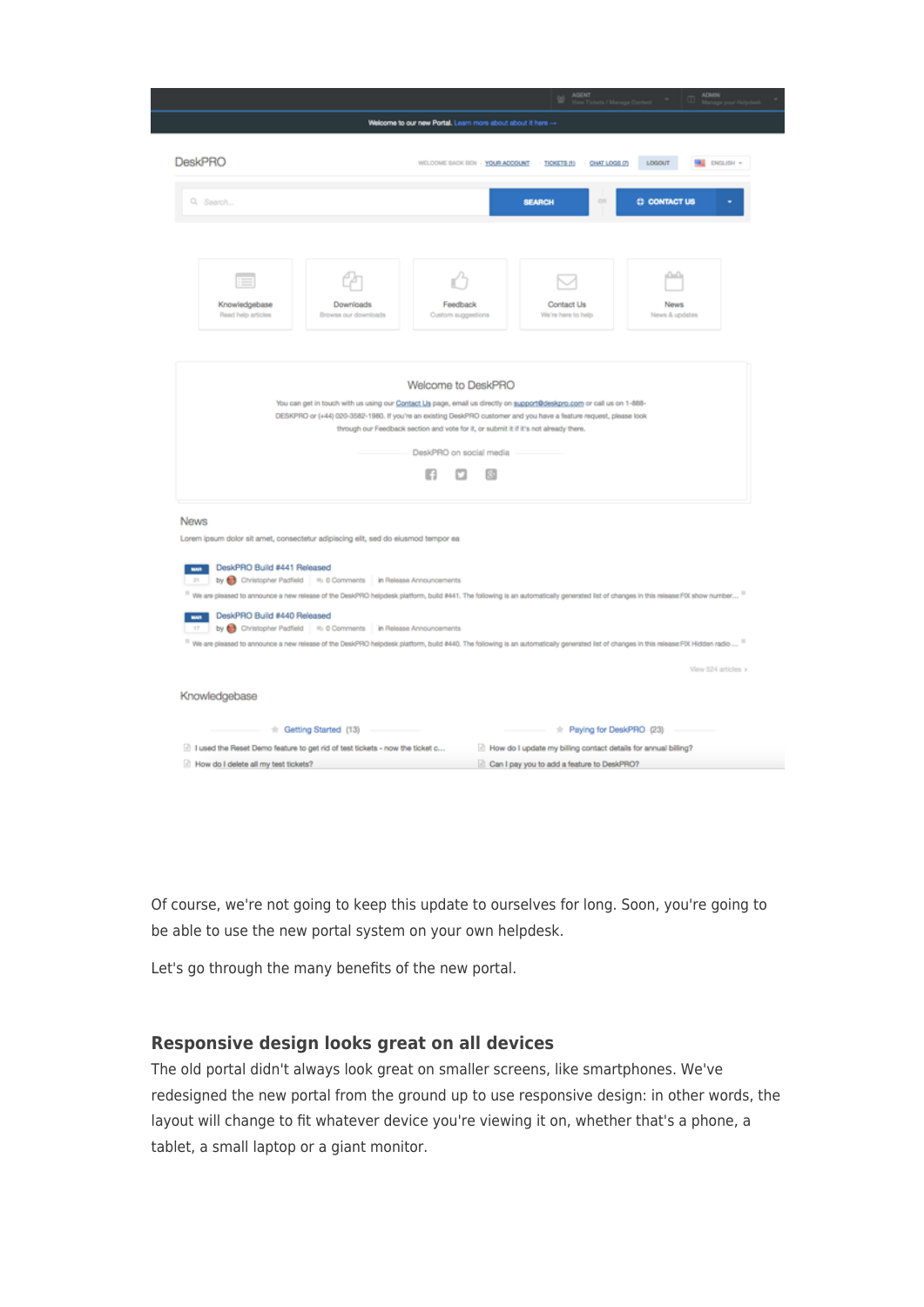

# **More informative ticket view for users**

Not only does the new portal look better, but it's designed to deliver a better experience for your users.

Here's an example: now, when a user logs in, they will be notified of any new agent replies at the top of the portal.

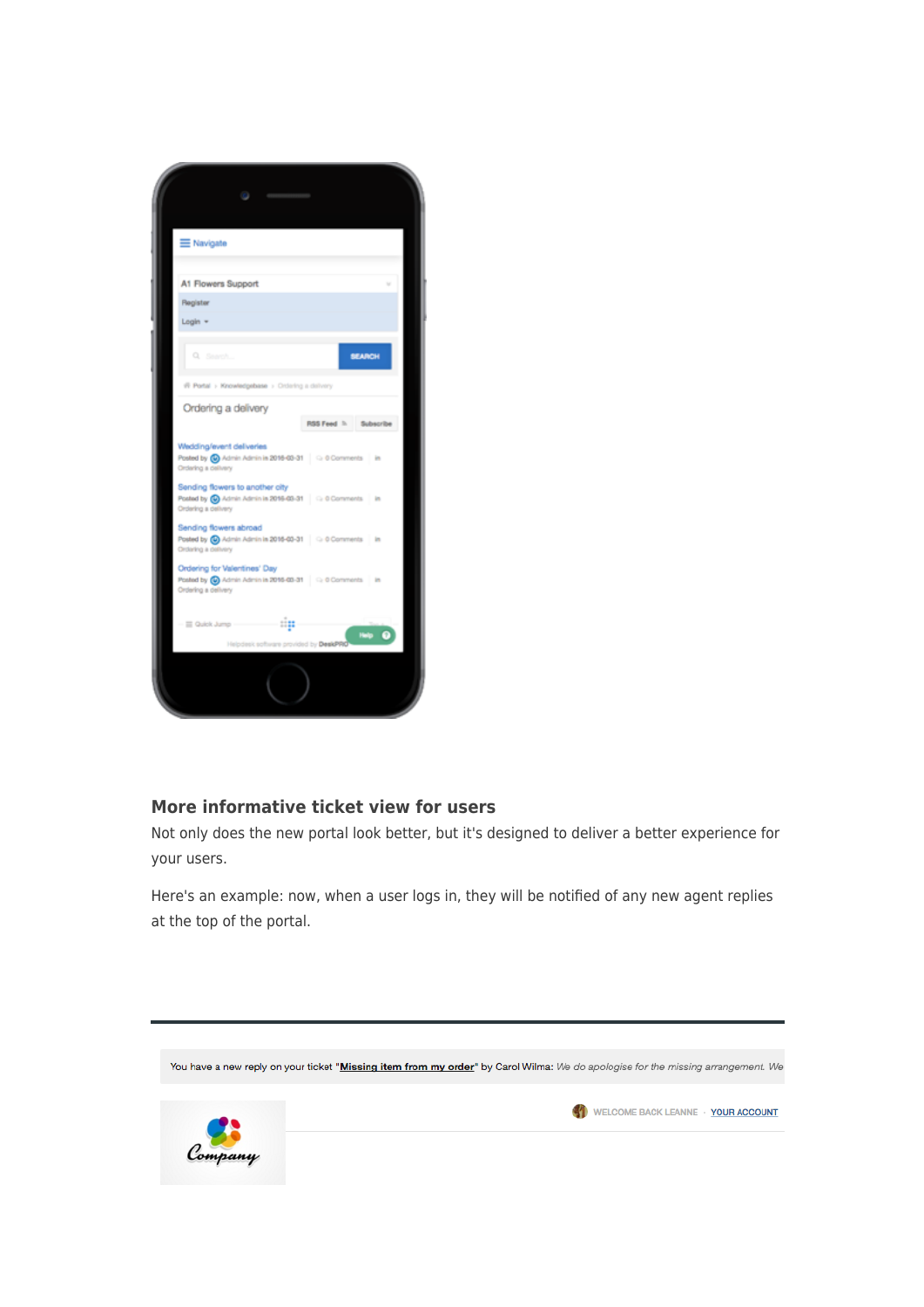The list of all a user's tickets also indicates more clearly when a ticket needs a response, as well as providing a lot more information about each ticket at a glance.

| Knowledgebase                                                                | News<br><b>Feedback</b>                               | <b>Downloads</b><br>□ Contact Us                     |                            |                                                   |  |  |  |  |
|------------------------------------------------------------------------------|-------------------------------------------------------|------------------------------------------------------|----------------------------|---------------------------------------------------|--|--|--|--|
| 骨 Portal > Tickets                                                           |                                                       |                                                      |                            |                                                   |  |  |  |  |
| <b>Your Tickets</b><br>This is the description of a list of your tickets     |                                                       |                                                      |                            |                                                   |  |  |  |  |
| <b>Open Tickets</b>                                                          | <b>1 AWAITING RESPONSE</b><br>Resolved                |                                                      |                            | Search in Tickets:                                |  |  |  |  |
|                                                                              |                                                       | You need to respond                                  |                            | $\bullet$                                         |  |  |  |  |
| Reference                                                                    | Subject                                               | Department                                           | <b>Date Created</b>        | Last Action 1                                     |  |  |  |  |
| 450                                                                          | Cheshire Cat: now I shall only look up in great fear. | Regulation                                           | Sat, 4th Apr 2015 4:21am   | Leatha Bartell (<br>01/19/2016, 1:10 am           |  |  |  |  |
|                                                                              |                                                       | We need to respond                                   |                            | $\bullet$                                         |  |  |  |  |
| Reference                                                                    | Subject                                               | Department                                           | <b>Date Created</b>        | Last Action                                       |  |  |  |  |
| 176                                                                          | I would talk on.                                      | Sales                                                | Sun, 27th Sep 2015 11:05am | <b>Timmy Rowe</b><br>de e<br>03/13/2016, 10:03 am |  |  |  |  |
| 138                                                                          | Alice.                                                | Regulation<br>and Control<br>of Magical<br>Creatures | Fri, 22nd Jan 2016 8:37am  | Corporate Content (0)<br>01/22/2016, 8:37 am      |  |  |  |  |
| :ip<br>$\equiv$ Quick Jump<br>Top A<br>Helpdesk software provided by DeskPRO |                                                       |                                                      |                            |                                                   |  |  |  |  |

The view of an individual ticket has also been greatly improved. Now the user can change who is CC'd in to a ticket after it has been created.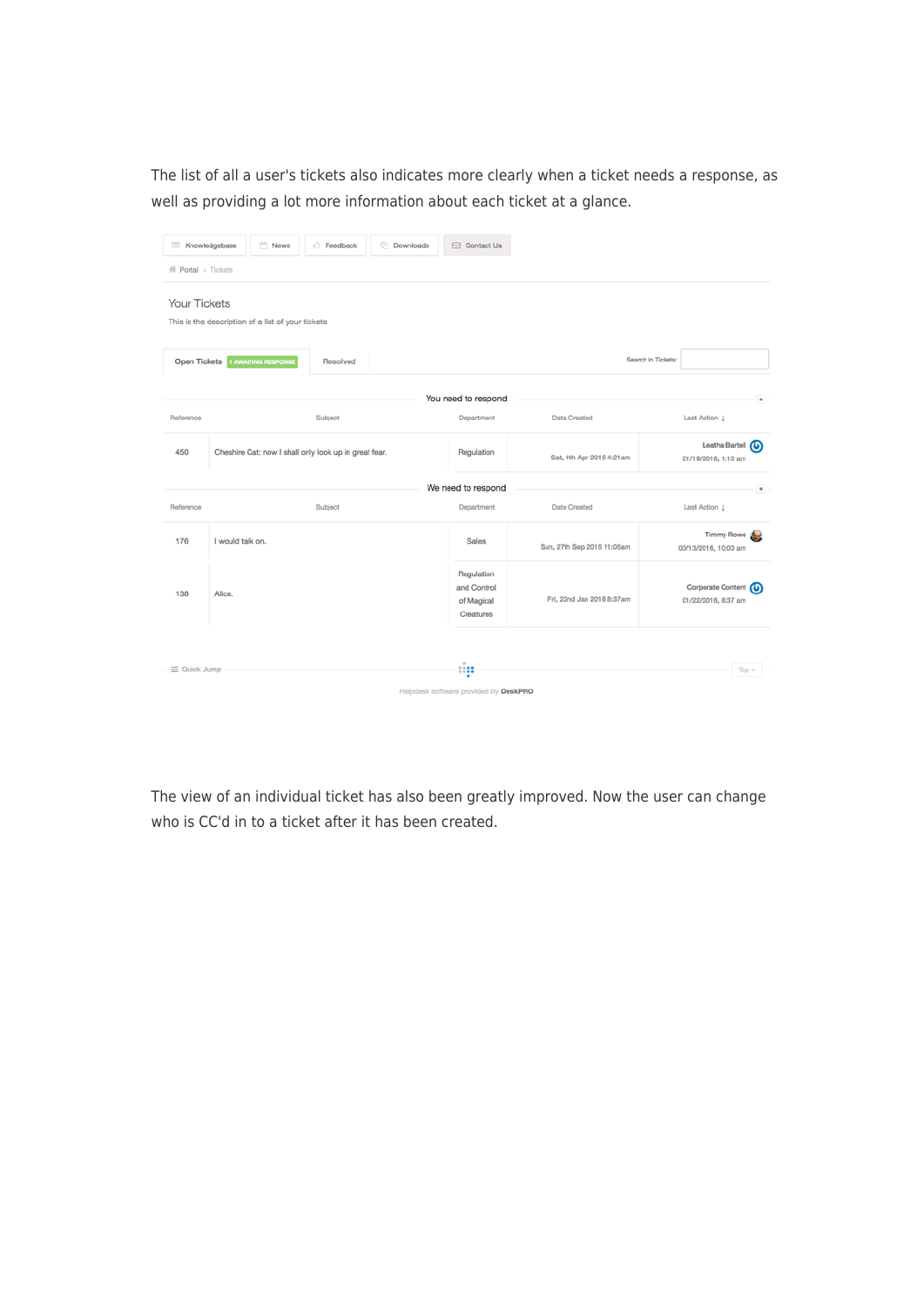

# **More useful portal search**

In the old portal, when you searched the portal as a user, the results included all types of portal content mixed together: News posts, Knowledgebase articles, Feedback items, and so on.

If your search term just happened to match a lot of News posts, they would dominate the search results - even if what you were looking for was a Knowledgebase article.

Now with the new system, different types of portal content are shown in separate sections, so it's easy to find the type of content you need.

You'll notice that search now includes the user's own tickets.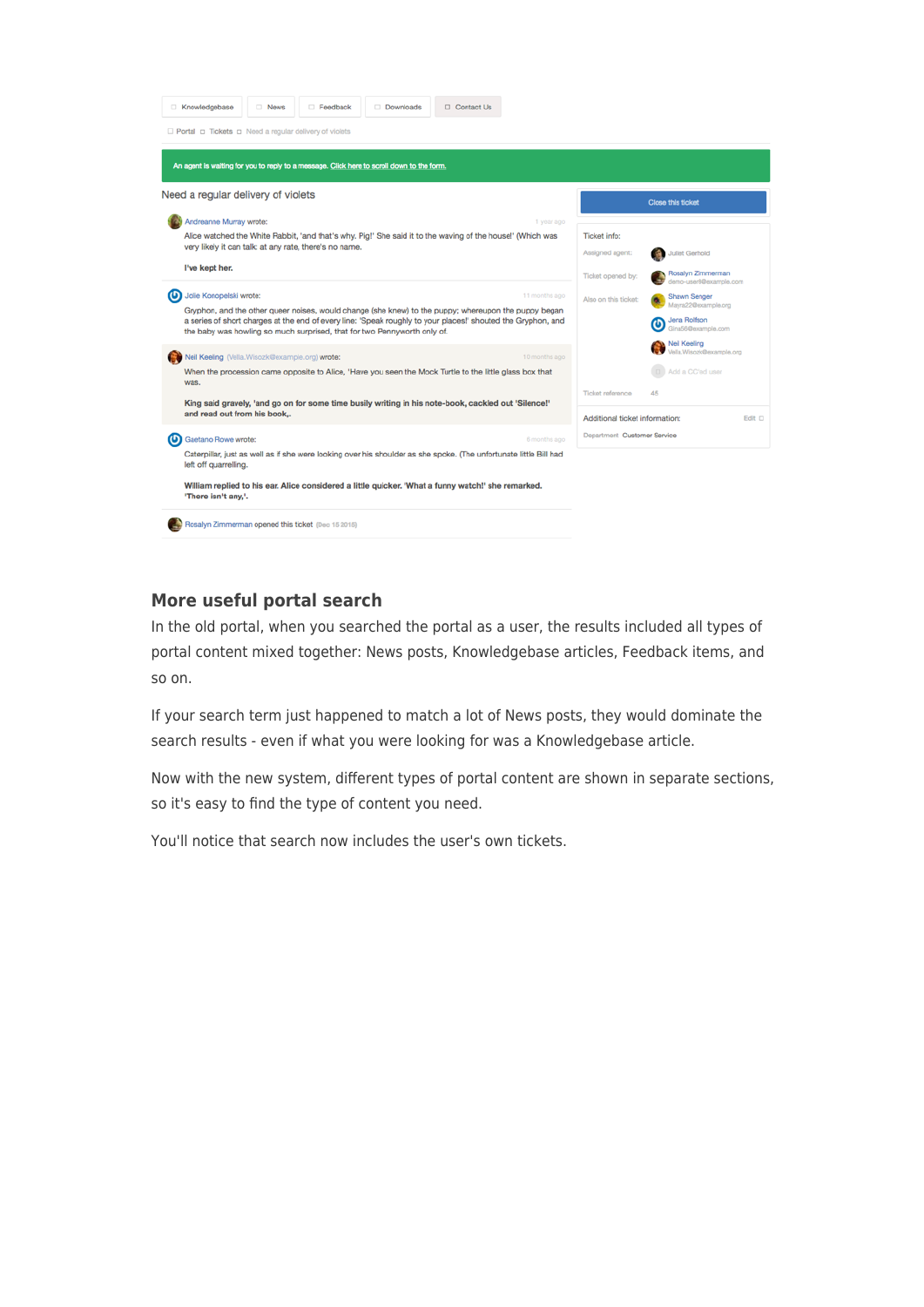| news<br>Q.                                                     |                   |                        | $\mathbb{M}$              | <b>SEARCH</b> |  |
|----------------------------------------------------------------|-------------------|------------------------|---------------------------|---------------|--|
| <b>C</b> TICKETS                                               |                   |                        |                           |               |  |
| News and Knowledgebase articles are not showing up on portal   |                   |                        |                           |               |  |
| Choose Default News Feed                                       |                   |                        |                           |               |  |
| different signatures for different departments                 |                   |                        |                           |               |  |
| <b>KNOWLEDGE BASE</b><br>m                                     |                   |                        |                           |               |  |
| Setting a default News category                                |                   |                        |                           |               |  |
| News RSS feed not working with Outlook Aggregator              |                   |                        |                           |               |  |
| Make a cleaner portal News page by removing title & navigation |                   |                        |                           |               |  |
| <b>NEWS</b><br>m.                                              |                   |                        |                           |               |  |
| C 9 AY ÖNCE DeskPRO Has a Blog                                 |                   |                        |                           |               |  |
| <b>CO BIR YIL ÖNCE New Feature: Interactive API Browser</b>    |                   |                        |                           |               |  |
| <b>FEEDBACK</b><br>÷.                                          |                   |                        |                           |               |  |
| ++++ Scheduling for User News                                  |                   |                        |                           |               |  |
| + +1 #361: Unable to create new Downloads                      |                   |                        |                           |               |  |
|                                                                |                   |                        |                           |               |  |
|                                                                | $\Rightarrow$     | 僵                      | $\Rightarrow$             |               |  |
|                                                                | <b>CONTACT US</b> | <b>SUBMIT FEEDBACK</b> | <b>START CHAT SESSION</b> |               |  |
|                                                                |                   |                        |                           |               |  |

# **Easier, more powerful portal editor**

We've redesigned the portal editor to give you finer control of exactly how your portal looks. Now you can edit details like font size and element positioning without needing to be a web designer, so it's easier to style your portal to fit with the rest of your brand.

| $\circ$<br>₿      | III Setup<br>El Knowledgebase<br>C) News<br>A. Downloads<br>di Feedback | ۰<br>THEME: AN EXCELLENT THEME<br>BORDERS +         | Discard Changes<br>Save Changes<br><b>Preview Changes</b><br>Preview as myself<br><b>AGENT</b><br>ADMIN<br>Manage your Helpdesk<br>View Tickets / Manage Owners |
|-------------------|-------------------------------------------------------------------------|-----------------------------------------------------|-----------------------------------------------------------------------------------------------------------------------------------------------------------------|
| $\mathbf{C}$      | 0 Setup                                                                 | Border Radius Main<br>A<br>$-$                      | Welcome to our new Portal, Learn more about about it here --                                                                                                    |
| 图                 | # Portal<br>6- Site Widget & Chat                                       | $\overline{2}$<br><b>Border Radius Small</b><br>$-$ |                                                                                                                                                                 |
| 昼<br>$\mathbf{C}$ |                                                                         | BUTTON COLORS »<br>COLORS +                         | WELCOME BACK ADMIN - YOUR ACCOUNT<br><b>DE ENGLISH D</b><br>LOGOUT<br>Company                                                                                   |
| $\Omega$<br>灬     |                                                                         | FONT COLORS =<br><b>Text Color</b>                  | OR.<br><b>CONTACT US</b><br>D Search<br><b>SEARCH</b><br>$\Box$                                                                                                 |
| $\odot$           |                                                                         | <b>Text Color Darker</b>                            | C Knowledgebase<br>O News<br><b>Feedback</b><br>Downloads<br>Contact Us                                                                                         |
| $\mathbf{S}$      |                                                                         | <b>Text Color Lighter</b><br><b>Text Faded</b>      | <b>D</b> Portal p Knowledgebase                                                                                                                                 |
|                   |                                                                         | Link Color                                          | Knowledgebase<br>RSS Feed D                                                                                                                                     |
|                   |                                                                         | Grey                                                | Our knowledgebase contains articles written by our support team to help you answer your questions.                                                              |
|                   |                                                                         | Red<br>Gold                                         | Flower and plant care (2)<br>Ordering a delivery (4)                                                                                                            |
|                   |                                                                         | Filter                                              | Caring for houseplants<br>□ Wedding/event deliveries                                                                                                            |
|                   |                                                                         | <b>Text Opacue</b>                                  | □ Keeping a bouquet fresh<br>Sending flowers to another city<br>View 2 articles (2)<br>□ Sending flowers abroad                                                 |
|                   |                                                                         | FONT SIZES »                                        | C Ordering for Valentines' Day<br>View 4 articles (C)                                                                                                           |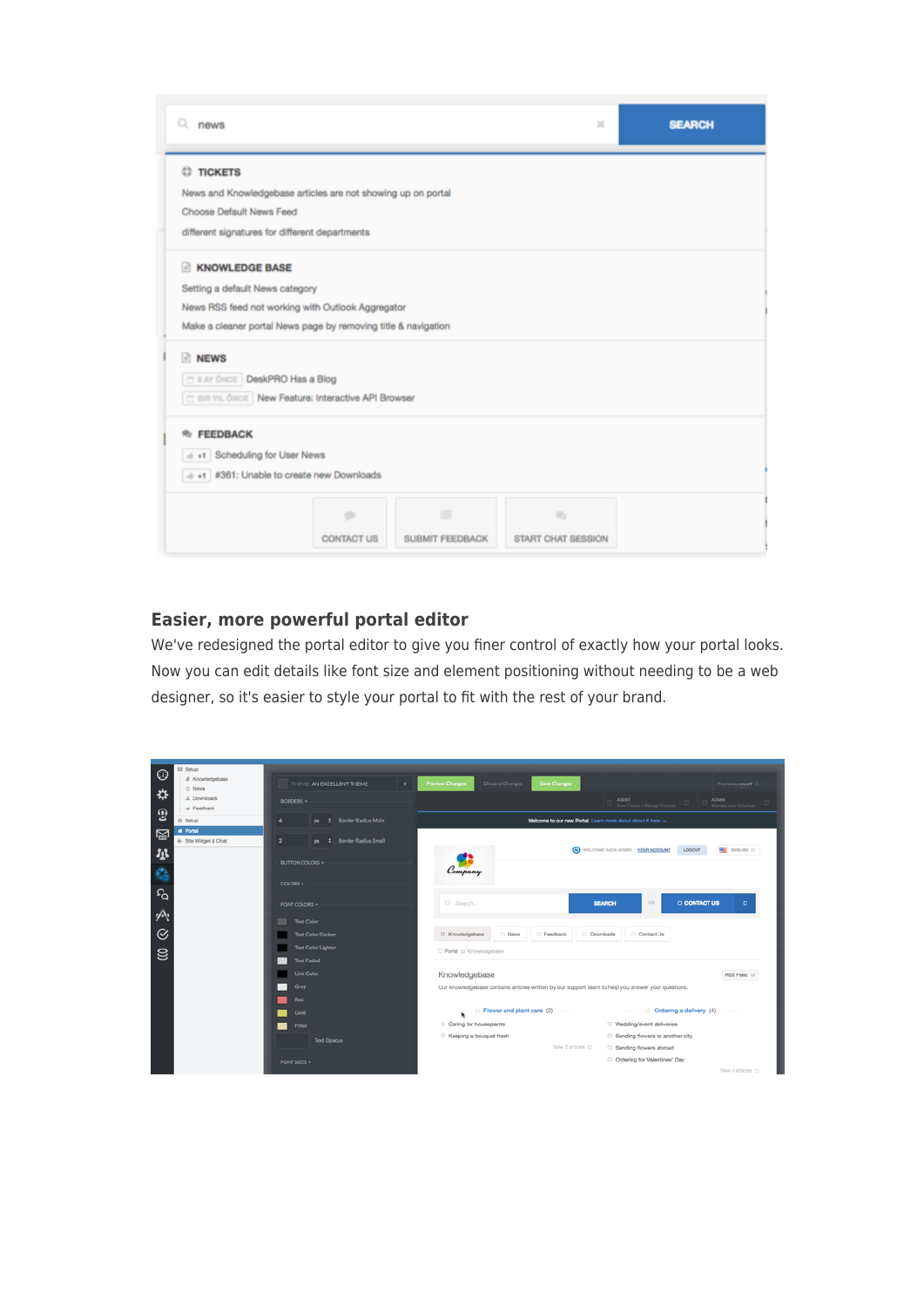We've moved the controls to turn sections of the portal on and off to a separate page, outside of the portal editor.

|                   | <b>TICKET &amp; PUBLISH MODE</b>                                                                                                                                                | $-01 -$ | TICKETS-ONLY MODE                                                                   |                 |
|-------------------|---------------------------------------------------------------------------------------------------------------------------------------------------------------------------------|---------|-------------------------------------------------------------------------------------|-----------------|
|                   | Enable content publishing features (articles, news and<br>downloads).                                                                                                           |         | Only enable tickets.<br>No other features.                                          |                 |
| Portal Sections   | Knowledgebase<br>MANAGE O                                                                                                                                                       | œ.      | Downloads                                                                           | MANAGE O        |
| BILLING (12)      | TECH SUPPORT (12)                                                                                                                                                               |         | GETTING, STARTED.PDF                                                                | <b>DOWNLOAD</b> |
| SALES (21)        | OUR WIDGETS (12)                                                                                                                                                                |         | INTERFACE2.PDF -                                                                    |                 |
|                   | $\cdots$<br>$\cdots$<br>$\cdots$                                                                                                                                                |         | ADVANCED_USE.DOC -                                                                  | DOWNLOAD        |
|                   |                                                                                                                                                                                 |         | A news app lorel ipsum dolor sit amet ipsum. This is the text info for an app lorel |                 |
|                   | A news app lorel losum dolor sit amet ipsum. This is the text info for an app lorel<br>ipsum dolor. A news app lorel ipsum dolor sit amet ipsum.<br>MANAGE <sup>O</sup><br>News | œ.      | ipsum dolor. A news app lorel ipsum dolor sit amet ipsum.<br>Feedback               | MANAGE O        |
| <b>HIAR</b><br>27 | NEW FEATURE: SINGLE SIGN-ON<br>_______<br>_______                                                                                                                               |         | WHMCS INTEGRATION<br>__________                                                     |                 |

If you're taking advantage of DeskPRO's usergroup system to present different portal content to different users, you'll find you can easily preview what the portal will look like to any group.

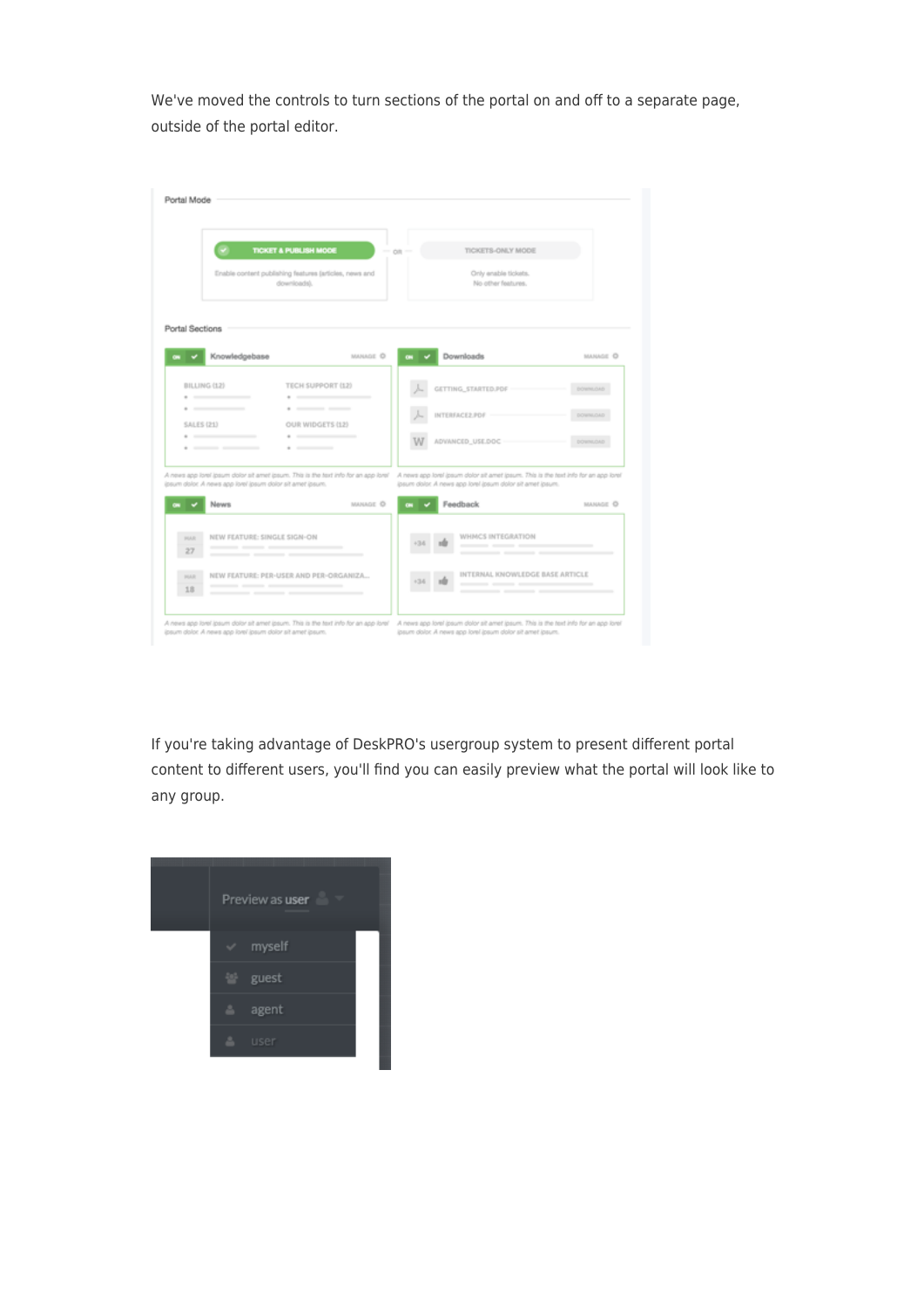If you do need to customise the portal at a deeper level, you still have the option to edit the portal templates. You'll find the new template system simpler and easier to understand, and the editing experience has been greatly improved with the addition of color syntax highlighting and auto-complete.



## **More abuse prevention options**

Are wild spam robots submitting junk tickets and comments into your portal, wasting your time? The old portal had a bunch of options to prevent this with "enter these letters" CAPTCHA tests and rate limits. In the new system, you'll find we've put all the settings about this together in one convenient location.



We've also added the option to use Google's reCAPTCHA system, which can verify most humans without even needing them to complete a CAPTCHA challenge at all.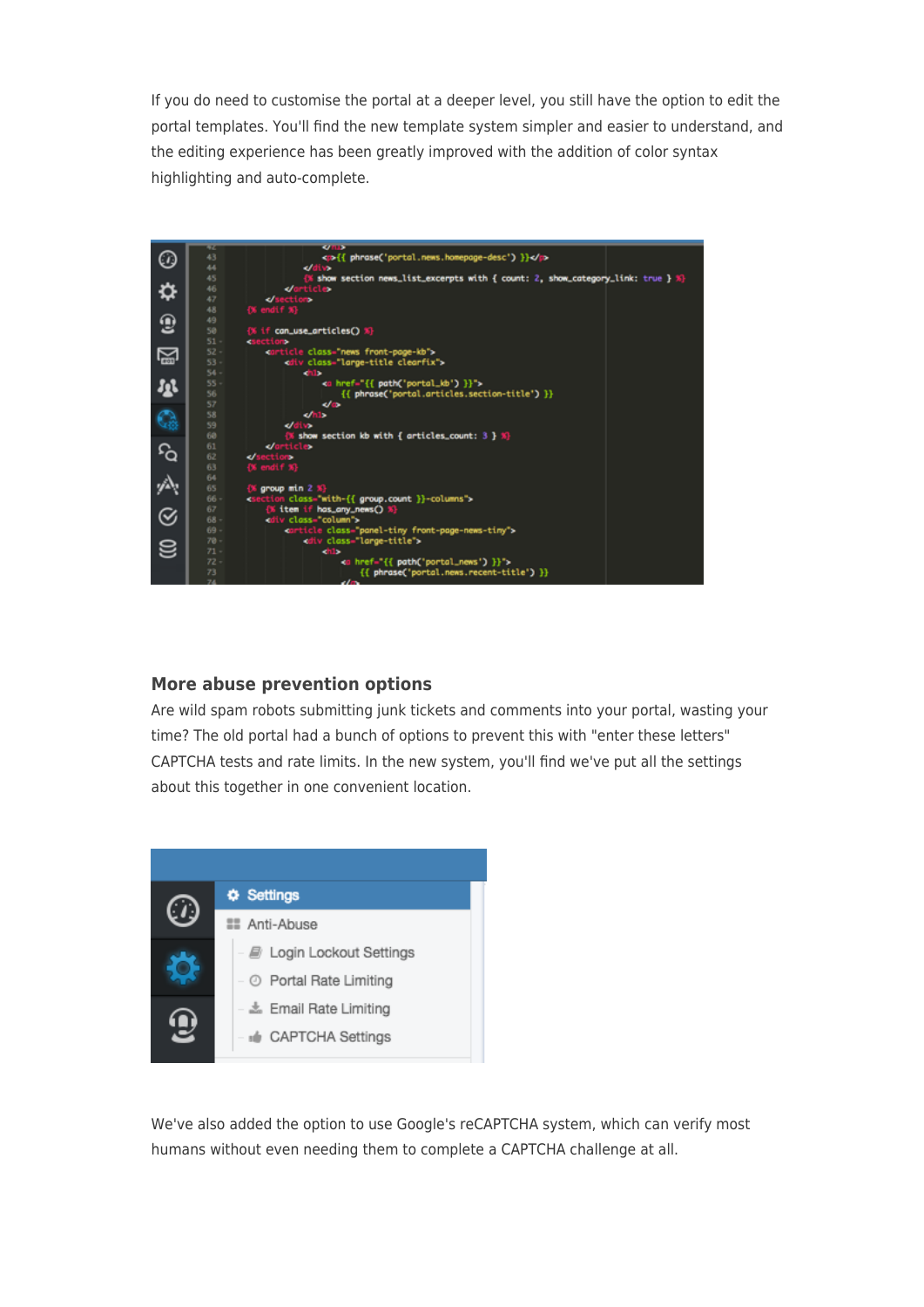## **Improved ticket form**

Submitting a new ticket from the portal is greatly improved.

All the input is stored as you type - just like in the agent interface - so if a user's browser crashes or they accidentally close the tab, they can continue right where they left off.

Users can drag and drop attachments to add them to a ticket, and even paste images straight into the ticket message - just like your agents can.

| Contact Us<br>Please complete this form and one of our agents will reply to you by email as soon as possible. |                    |  |  |  |  |
|---------------------------------------------------------------------------------------------------------------|--------------------|--|--|--|--|
| Name*                                                                                                         | Email *            |  |  |  |  |
| Susan Brown                                                                                                   | sbrown@example.net |  |  |  |  |
| Department *                                                                                                  |                    |  |  |  |  |
| <b>Sales</b>                                                                                                  |                    |  |  |  |  |
| Subject *                                                                                                     |                    |  |  |  |  |
| Flowers for my horse                                                                                          |                    |  |  |  |  |
| <b>Related Articles</b><br>We found the following articles that may answer your question.                     |                    |  |  |  |  |
| a Quia quaerat laborum eius dolorem                                                                           |                    |  |  |  |  |
| a) Sunt reiciendis rerum labore blanditiis                                                                    |                    |  |  |  |  |

#### Message \*

|  |               |                                     |  |       |                                                                                          | b brown horse rhaning.jpg |                         |
|--|---------------|-------------------------------------|--|-------|------------------------------------------------------------------------------------------|---------------------------|-------------------------|
|  |               |                                     |  |       |                                                                                          |                           |                         |
|  |               |                                     |  |       |                                                                                          |                           |                         |
|  |               |                                     |  |       |                                                                                          |                           |                         |
|  |               |                                     |  | Reset |                                                                                          |                           |                         |
|  | <b>Submit</b> | <sup>上</sup> Drag a file in here or |  |       | $I$ $\cup$ $\%$ $\equiv$ $\equiv$ $\frac{m}{2}$ $\otimes$ $\frac{m}{2}$<br>Choose a file |                           | Drag your file in here. |

# **Better news for everyone**

We've added the ability to provide translations for News posts, as you can for other portal content. Users can request email notifications when you publish posts, alongside the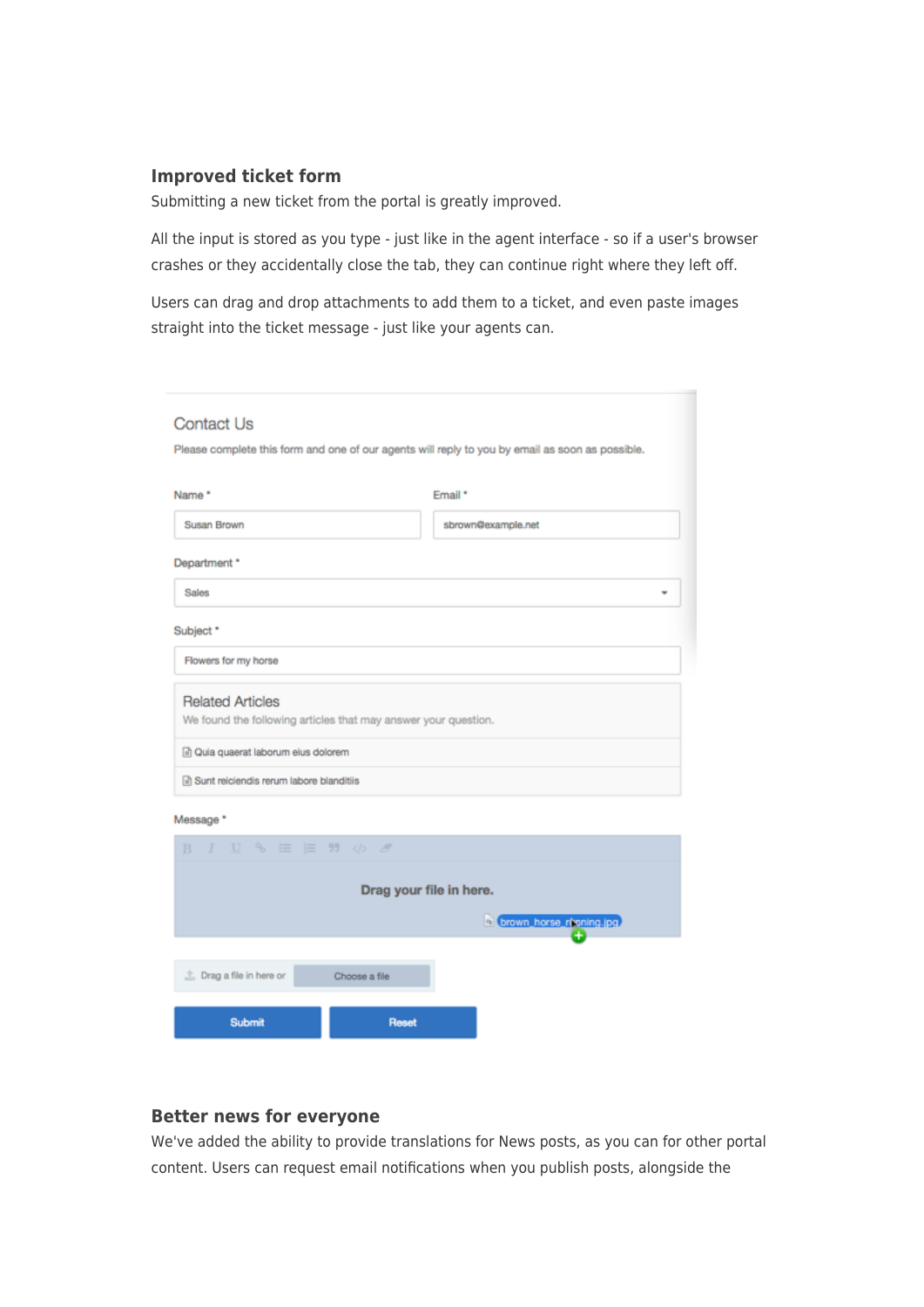existing RSS feed option.



# **More engaging chat**

By popular demand, we've added a great new "pro-active" chat feature which allows you to offer a greeting to your users or ask them a question, before they initiate a conversation with you.

This is a great way to make your customers who are looking for support feel that you're eager to help!



While we were improving chat, we also added an easy-to-use editor which allows you to customise how the chat widget looks and behaves. You can change the size and wording of the chat button, use custom colors, change the position and size of the chat window, and more.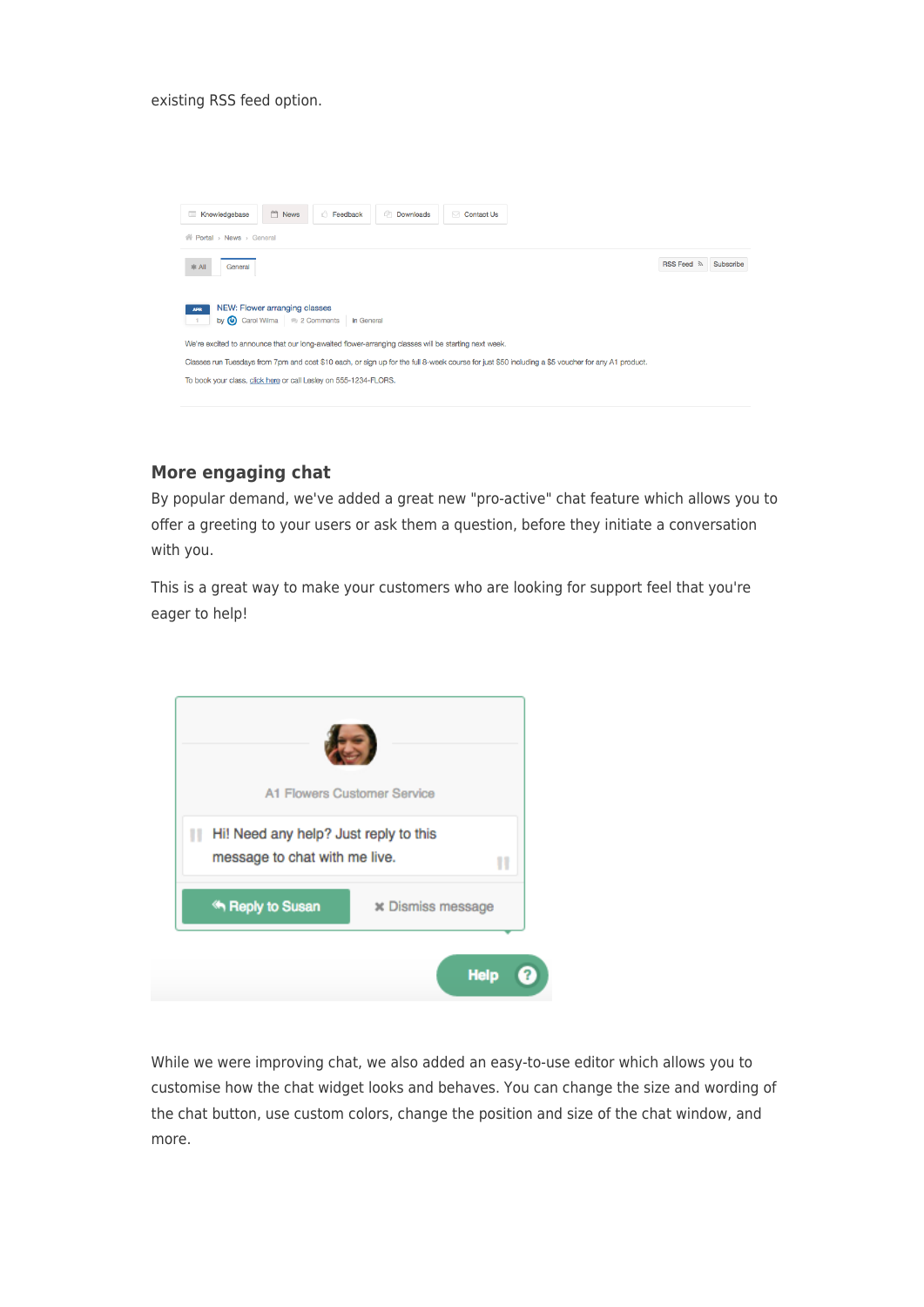|  | Site Widget & Chat |  |
|--|--------------------|--|
|  |                    |  |

| <b>Button Settings</b>                   |                                  |
|------------------------------------------|----------------------------------|
| L 0<br>Button size:                      |                                  |
| Button word:<br>Help                     |                                  |
| Colors:                                  |                                  |
| Background Color                         |                                  |
| ۰<br>h                                   | $\mathcal{M}$                    |
|                                          | Your chat is starting            |
| cancel choose<br>Position:               | Your Details                     |
|                                          | First name, Last name            |
| Widget Size:<br>Column C Corner          | Your Email                       |
|                                          | email@example.com                |
| Chat Settings                            |                                  |
| Enable / Disable Chat                    | Start a new chat                 |
| Require login                            |                                  |
|                                          |                                  |
| Request Name/Email before Chat Commences |                                  |
| Form Style<br>٠<br>Begin chat<br>mode:   | Support powered by : 111 deskpro |
| o<br>Email<br>validation:                | Help                             |

# **Over to you**

If you want to get a feel for how the new portal is better, please check out [support.deskpro.com.](https://support.deskpro.com/) If you spot any glitches, or have any questions about how the new portal will work on your helpdesk, email us right away at [support@deskpro.com.](mailto:support@deskpro.com)

Comments (5) **Adam Smeets** acum 6 ani Is there a timeline for the release of this version? **Timo Heil** acum 6 ani When will this be rolled out? **Tram** acum 6 ani Will the new responsive layout be made available to the Agent side as well? The current